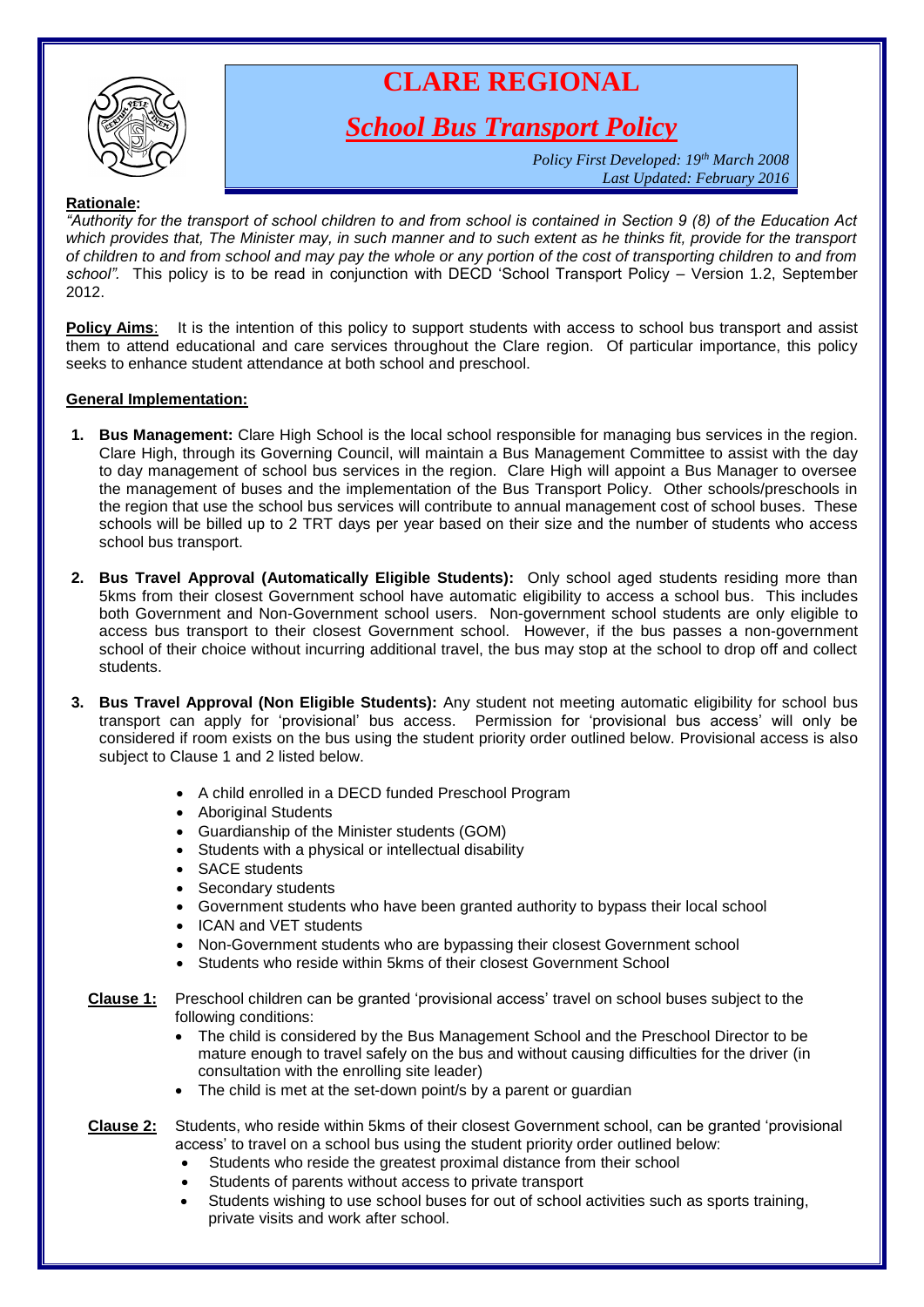#### **4. Bus Approval Process:**

- **a.** Any student requesting bus transport must submit a new application each year to access school bus transport to the Bus Management School. This application must be countersigned by the site leader of their school/preschool and then forwarded to Clare High School. All Applications must be forwarded by the end of week 8, Term 4. (i.e. Prior to the new year)
- **b.** The Bus Manager (Clare High School) will then forward a list of all applications received to the Site Leaders by the end of week 9, Term 4. This list will indicate those who are eligible, those who are ineligible and those who have been given provision access to travel on the bus. A generic letter will be attached to be sent to all applicants indicating the outcome of their application for travel.
- **c.** Any primary-aged student who chooses to bypass their local government school for another government school must first submit an **'Application to Bypass your Local School'** and gain written approval from the Regional Director to do so.
- **d.** A student may travel on a school bus only when given written approval by the Bus Management School.
- **e.** All approved bus transport users will be notified of their permission to travel on a school bus along with any conditions that may be applicable to this permission. A formal letter to the family will be issued through the enrolling Site Leader. Eligible students will receive this letter as soon as possible but at the latest by Wednesday of Week 0 of the new year.
- **f.** Once approved, the student will be issued with a bus access card. This card must be shown to the bus driver upon access to the bus. Bus drivers will not permit unauthorised students to access bus transport.
- **g.** Student's wishing to access school bus transport, for short term or single travel events, must have this request approved by the bus management school. Parents can request this by contacting Clare High School. Such requests will only be approved if space exists on the bus and adequate time is provided to notify the school bus driver.
- **h.** Bus drivers will be provided with up-to-date bus rolls. They are expected to maintain accurate records of students who travel daily on the bus. The Bus Managing Site will conduct a roll audit once/term to determine any changes to seat allocations. Written contact with the identified families will allow confirmation of continuing bus access.
- **i.** NOTE: All Sites to inform the Bus Manager within 1 week, via email, when students leave and no longer require bus transport.

### **5. Revoking Provisional Access For Non-Eligible Students:**

- **a.** Provisional Access to a school bus only applies whilst room exists on a bus. This will be determined by the Bus Manager (Clare High School) once the new year has begun.
- **b.** All non-eligible students will be notified of their provisional access or not, in writing. This will occur in week 1, Term 1. The letters will be sent through the enrolling Site Leader. The Provisional Access will be granted from the start of week 2, Term 1.
- **c.** If a bus has reached capacity, those students **without automatic eligibility** for bus transport may lose their permission to travel on a bus. In considering this action, the reverse priority access of point 3 (incorporating clause 1 and 2) will apply.
- **d.** A 'last on, first off' rule will apply when two ineligible students meet the same priority category referred to in 5 (b).
- **e.** One ineligible student cannot displace another ineligible student on a bus once 'provisional access' has been granted within a current school year even if their priority rating is higher. The exception to this condition is if the new student is of a preschool age and/or the student resides greater than 5kms from their closest Government School.
- **f.** Two weeks' notice in writing will be provided to all students if provisional bus access is revoked.

#### **6. Student Behaviour:**

- **a.** All students who travel on a school bus are expected to adhere to the student behaviour management processes applicable to their school/preschool.
- **b.** In the event of a behaviour incident, the bus driver will report the matter to leadership staff at the school/preschool concerned and notify the bus management school. The school/preschool of the student concerned will manage the incident in the first instance and forward any written follow-up to the Bus Management Site as required.
- **c.** Repeated incidents of inappropriate behaviour may result in a student losing their permission to travel on a bus either in the short term or for an extended period of time. This decision is made in consultation between all parties concerned.